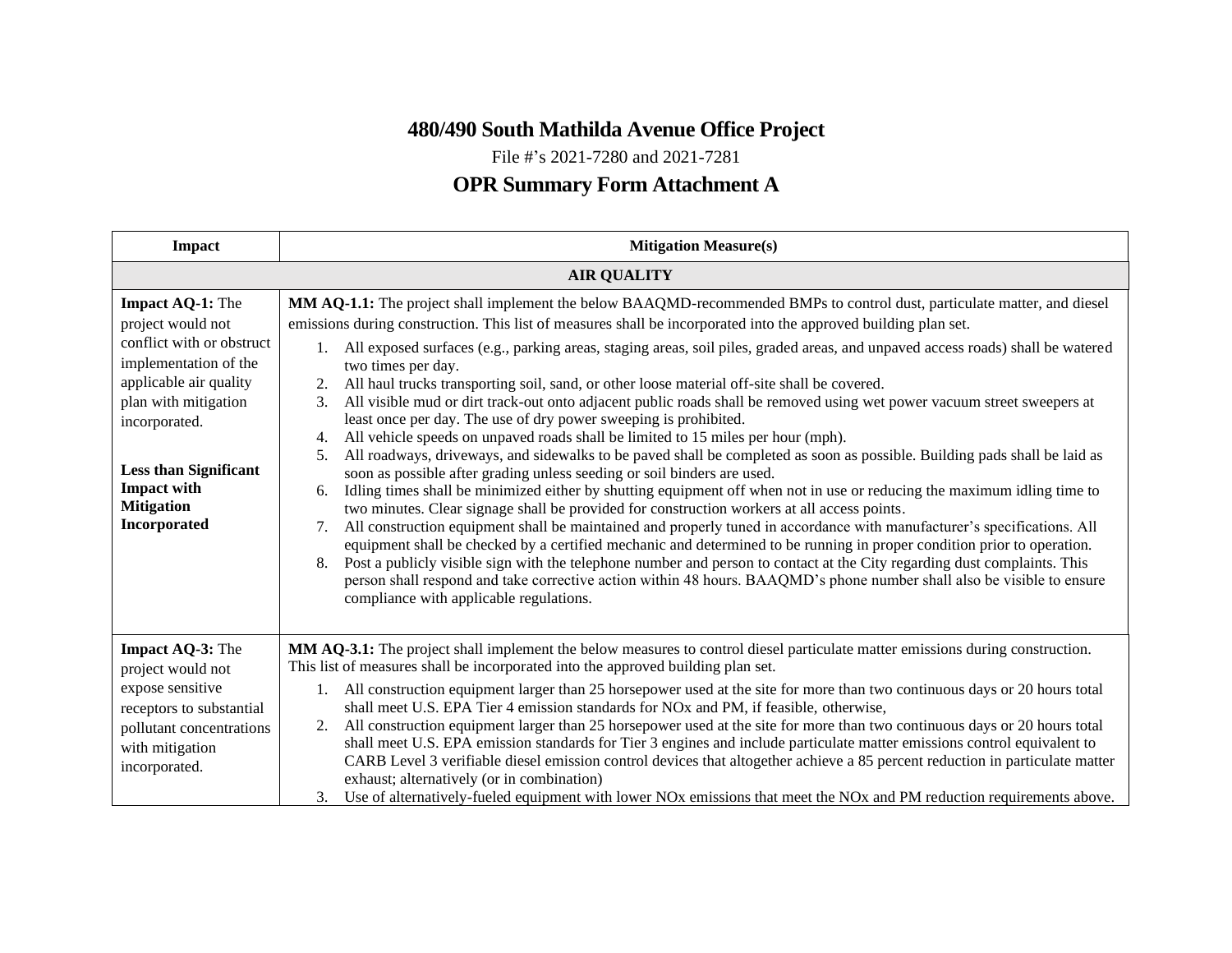| <b>Impact</b>                                                                                                                                                                                                                                                                                                                                                                                                                                                                 | <b>Mitigation Measure(s)</b>                                                                                                                                                                                                                                                                                                                                                                                                                                                                                                                                                                                                                                                                                                                                                                                                                                                                                                                                                                                                                                                                                                                                                                                                                                                                                                                                                                                                                                                                                                                                                                                                                                              |
|-------------------------------------------------------------------------------------------------------------------------------------------------------------------------------------------------------------------------------------------------------------------------------------------------------------------------------------------------------------------------------------------------------------------------------------------------------------------------------|---------------------------------------------------------------------------------------------------------------------------------------------------------------------------------------------------------------------------------------------------------------------------------------------------------------------------------------------------------------------------------------------------------------------------------------------------------------------------------------------------------------------------------------------------------------------------------------------------------------------------------------------------------------------------------------------------------------------------------------------------------------------------------------------------------------------------------------------------------------------------------------------------------------------------------------------------------------------------------------------------------------------------------------------------------------------------------------------------------------------------------------------------------------------------------------------------------------------------------------------------------------------------------------------------------------------------------------------------------------------------------------------------------------------------------------------------------------------------------------------------------------------------------------------------------------------------------------------------------------------------------------------------------------------------|
| <b>Less than Significant</b><br><b>Impact with</b><br><b>Mitigation</b><br>Incorporated                                                                                                                                                                                                                                                                                                                                                                                       | Diesel engines, whether for off-road equipment or on-road vehicles, shall not be left idling for more than two minutes,<br>4.<br>except as provided in exceptions to the applicable state regulations (e.g., traffic conditions, safe operating conditions). The<br>construction sites shall have posted legible and visible signs in designated queuing areas and at the construction site to<br>clearly notify operators of idling limit.<br>5. All on-road heavy-duty diesel trucks with a gross vehicle weight rating of 33,000 pounds or greater (EMFAC Category<br>HDDT) used at the project site (such as haul trucks, water trucks, dump trucks, and concrete trucks) shall be model year<br>2010 or newer.<br>6. Provide line power to the site during the early phases of construction to minimize the use of diesel-powered stationary<br>equipment, such as generators.<br>Enforce idling limit of two minutes unless subject to State law exemptions (e.g., safety issues).<br>7.                                                                                                                                                                                                                                                                                                                                                                                                                                                                                                                                                                                                                                                                            |
| <b>BIOLOGICAL RESOURCES</b>                                                                                                                                                                                                                                                                                                                                                                                                                                                   |                                                                                                                                                                                                                                                                                                                                                                                                                                                                                                                                                                                                                                                                                                                                                                                                                                                                                                                                                                                                                                                                                                                                                                                                                                                                                                                                                                                                                                                                                                                                                                                                                                                                           |
| <b>Impact BIO-1:</b> The<br>project would not have<br>a substantial effect,<br>either directly or<br>through habitat<br>modifications, on any<br>special status species<br>identified as a<br>candidate, sensitive, or<br>special status species in<br>local or regional plans,<br>policies, or regulations,<br>or by the CDFW or<br><b>USFWS</b> with<br>mitigation incorporated.<br><b>Less than Significant</b><br><b>Impact with</b><br><b>Mitigation</b><br>Incorporated | MM BIO-1.1: When possible, construction shall be scheduled to avoid the nesting season to the extent feasible. The nesting season<br>for most birds, including most raptors, in the San Francisco Bay area extends from February 1 through August 31.<br>If it is not possible to schedule construction and tree removal between September and January, then pre-construction surveys for<br>nesting birds shall be completed by a qualified ornithologist to ensure that no nests shall be disturbed during project implementation.<br>This survey shall be completed no more than 14 days prior to the initiation of grading, tree removal, or other demolition or<br>construction activities during the early part of the breeding season (February through April) and no more than 30 days prior to the<br>initiation of these activities during the late part of the breeding season (May through August).<br>During this survey, the ornithologist shall inspect all trees and other possible nesting habitats within and immediately adjacent to the<br>construction area for nests. If an active nest is found sufficiently close to work areas to be disturbed by construction, the<br>ornithologist, in consultation with CDFW, shall determine the extent of a construction-free buffer zone to be established around the<br>nest to ensure that nests of bird species protected by the MBTA or Fish and Game code shall not be disturbed during project<br>construction.<br>A final report of nesting birds, including any protection measures, shall be submitted to the Director of Community Development<br>prior to the start of grading or tree removal. |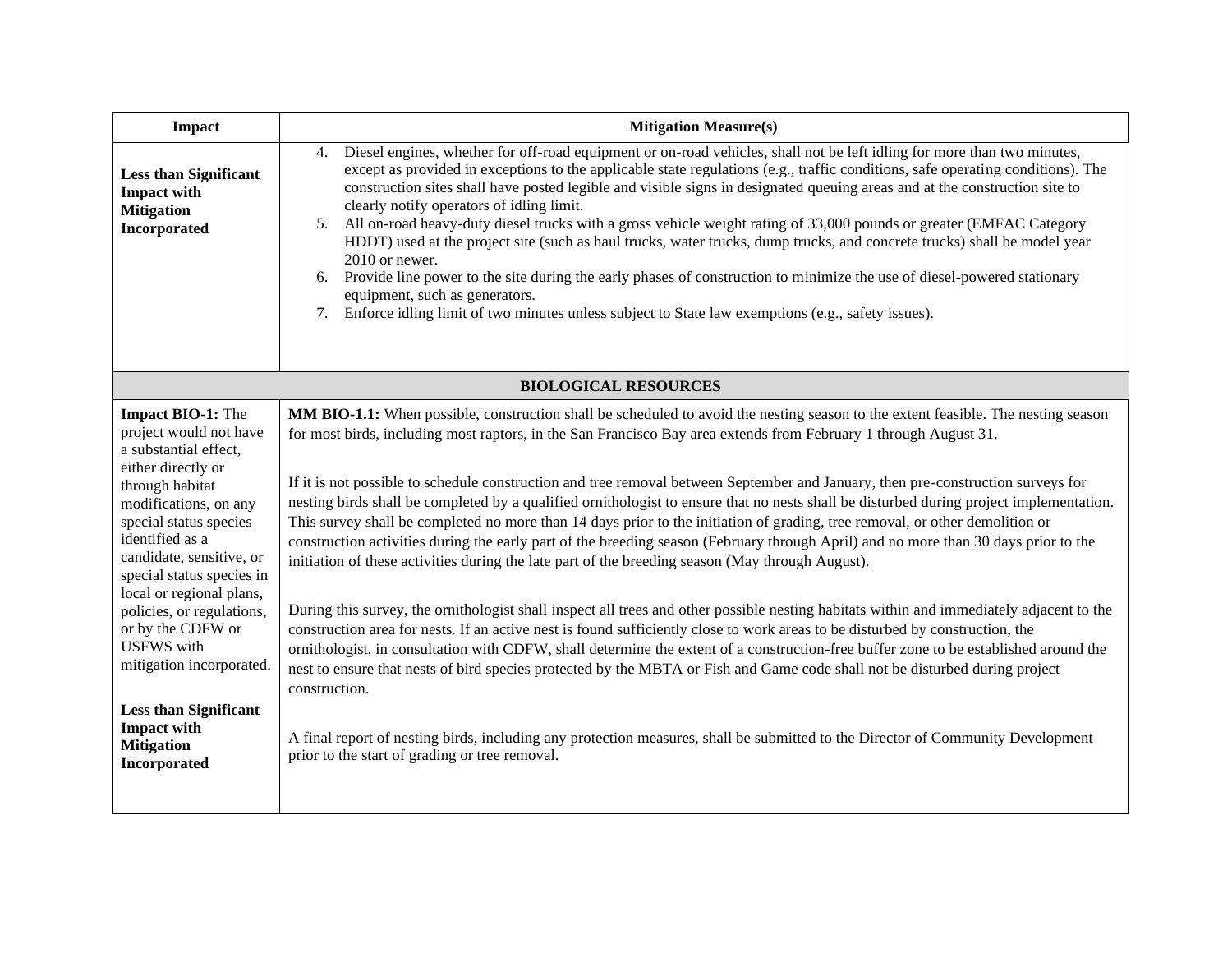| <b>Impact</b>                                                                                                                                                                                                                                                                                                                                                                                                                       | <b>Mitigation Measure(s)</b>                                                                                                                                                                                                                                                                                                                                                                                                                                                                                                                                                                                                                                                                                                                                                                                         |
|-------------------------------------------------------------------------------------------------------------------------------------------------------------------------------------------------------------------------------------------------------------------------------------------------------------------------------------------------------------------------------------------------------------------------------------|----------------------------------------------------------------------------------------------------------------------------------------------------------------------------------------------------------------------------------------------------------------------------------------------------------------------------------------------------------------------------------------------------------------------------------------------------------------------------------------------------------------------------------------------------------------------------------------------------------------------------------------------------------------------------------------------------------------------------------------------------------------------------------------------------------------------|
| <b>CULTURAL RESOURCES/TRIBAL CULTURAL RESOURCES</b>                                                                                                                                                                                                                                                                                                                                                                                 |                                                                                                                                                                                                                                                                                                                                                                                                                                                                                                                                                                                                                                                                                                                                                                                                                      |
| <b>Impact CR-2:</b> The<br>project would not cause<br>a substantial change in<br>the significance of an<br>archaeological resource                                                                                                                                                                                                                                                                                                  | MM CR-2.1: Prior to ground-disturbing activities, a qualified archaeologist will provide cultural resources training to all contractors<br>and employees involved in trenching and excavation. The training will inform participants how to recognize archaeological artifacts<br>and deposits, and discuss their obligations under the law and the project mitigation measures.                                                                                                                                                                                                                                                                                                                                                                                                                                     |
| pursuant to CEQA<br><b>Guidelines Section</b><br>1564.5 with mitigation<br>incorporated.                                                                                                                                                                                                                                                                                                                                            | MM CR-2.2: A qualified archaeologist shall monitor the demolition of the building foundations and any other below surface<br>disturbances, such as but not limited to, grading, excavation, roadway improvements, and utility connections and improvements. If<br>any cultural resources are identified, all activity in the vicinity of such resources shall stop until a research design and treatment plan<br>is prepared to address those types of resources encountered and such plan is approved by the City. Any cultural resources identified<br>shall be evaluated to determine if these resources would qualify for the NRHP or CRHR. If no resources are found during excavation                                                                                                                          |
| <b>Less than Significant</b><br><b>Impact with</b><br><b>Mitigation</b>                                                                                                                                                                                                                                                                                                                                                             | work, the implementation of mitigation measures MM CR-2.3 would ensure any resources discovered during construction are<br>adequately protected.                                                                                                                                                                                                                                                                                                                                                                                                                                                                                                                                                                                                                                                                     |
| Incorporated<br><b>Impact TCR-1:</b> The<br>project would not cause<br>a substantial adverse<br>change in the<br>significance of a tribal<br>cultural resource that is<br>listed or eligible for<br>listing in the California<br>Register of Historical<br>Resources, or in a local<br>register of historical<br>resources as defined in<br><b>Public Resources Code</b><br>Section $5020.1(k)$ with<br>mitigation<br>incorporated. | MM CR-2.3: In the event that buried, or previously unrecognized archaeological deposits or materials of any kind are inadvertently<br>exposed during any construction activity, all activity within a 50-foot radius of the find shall be stopped until a qualified<br>archaeologist can assess the find and provide recommendations for further treatment, if warranted. Preservation in place is the<br>preferred treatment of an archeological resource. When preservation in place of an archeological resource is not feasible, data<br>recovery, in accord with a data recovery plan prepared and adopted by the City, is the appropriate mitigation. Construction and<br>potential impacts to the area within a radius determined by the archaeologist shall not recommence until the assessment is complete. |
| <b>Less than Significant</b><br><b>Impact with</b><br><b>Mitigation</b><br>Incorporated                                                                                                                                                                                                                                                                                                                                             |                                                                                                                                                                                                                                                                                                                                                                                                                                                                                                                                                                                                                                                                                                                                                                                                                      |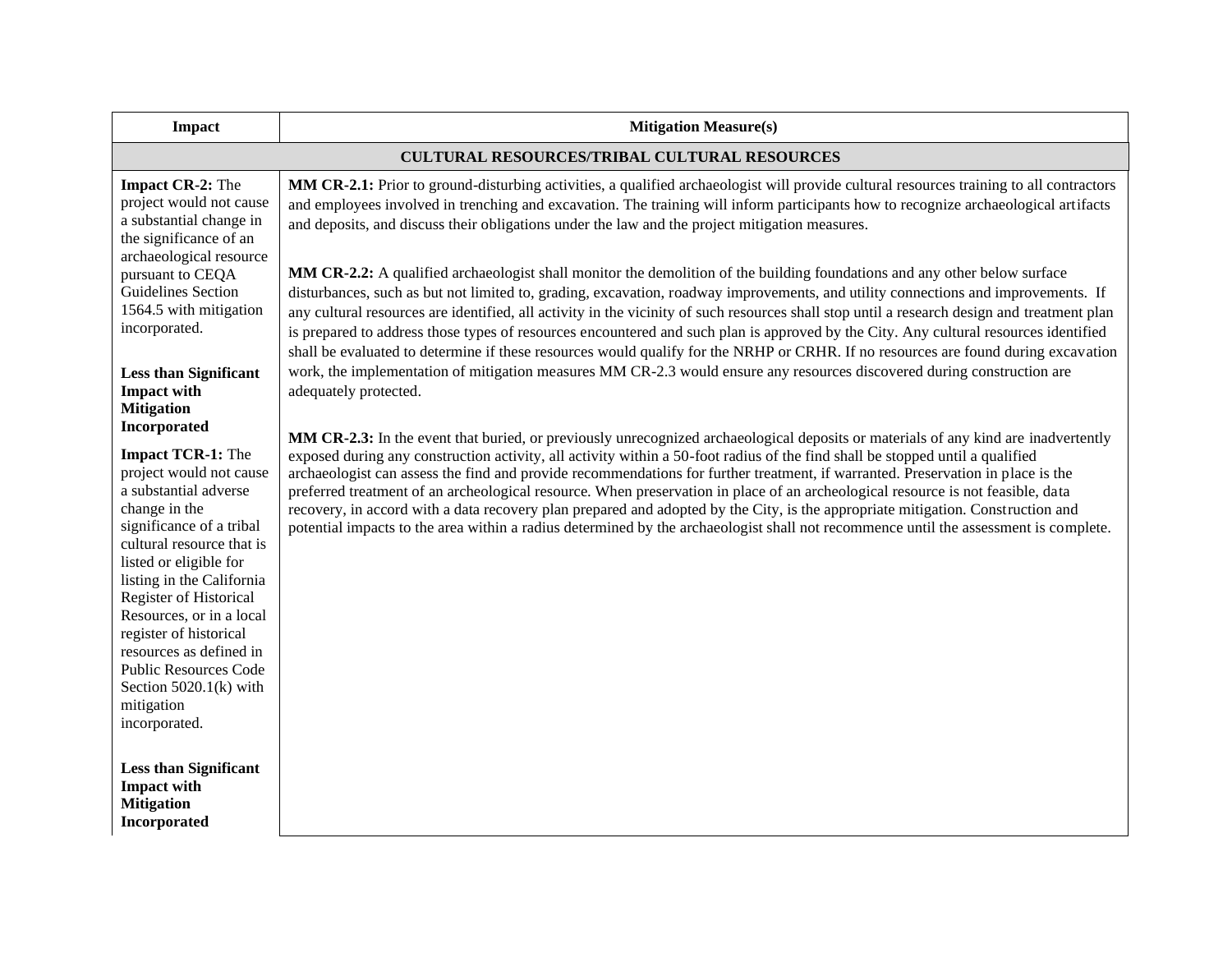| <b>Impact</b>                                                                                                                                                                                                                                                                                                                                                                                                                                                                                                                   | <b>Mitigation Measure(s)</b>                                                                                                                                                                                                                                                                                                                                                                                                                                                                                                                                                                                                                                                                                        |
|---------------------------------------------------------------------------------------------------------------------------------------------------------------------------------------------------------------------------------------------------------------------------------------------------------------------------------------------------------------------------------------------------------------------------------------------------------------------------------------------------------------------------------|---------------------------------------------------------------------------------------------------------------------------------------------------------------------------------------------------------------------------------------------------------------------------------------------------------------------------------------------------------------------------------------------------------------------------------------------------------------------------------------------------------------------------------------------------------------------------------------------------------------------------------------------------------------------------------------------------------------------|
| <b>Impact TCR-2:</b> The<br>project would not cause<br>a substantial adverse<br>change in the<br>significance of a tribal<br>cultural resource that is<br>determined by the lead<br>agency, in its discretion<br>and supported by<br>substantial evidence, to<br>be significant pursuant<br>to criteria set forth in<br>subdivision (c) of<br><b>Public Resources Code</b><br>Section 5024.1 with<br>mitigation incorporated.<br><b>Less than Significant</b><br><b>Impact with</b><br><b>Mitigation</b><br><b>Incorporated</b> |                                                                                                                                                                                                                                                                                                                                                                                                                                                                                                                                                                                                                                                                                                                     |
| Impact CR-3: The<br>project would not<br>disturb any human<br>remains, including<br>those interred outside of<br>dedicated cemeteries<br>with mitigation<br>incorporated.<br><b>Less than Significant</b>                                                                                                                                                                                                                                                                                                                       | MM CR-3.1: In the event that human remains are discovered during excavation and/or grading of the site, all activity within a 50-<br>foot radius of the find shall be stopped. The Santa Clara County Coroner shall be notified and shall make a determination as to<br>whether the remains are of Native American origin or whether an investigation into the cause of death is required. If the remains are<br>determined to be Native American, the Coroner shall notify the NAHC immediately. Once NAHC identifies the most likely<br>descendants, the descendants shall make recommendations regarding proper burial, which shall be implemented in accordance with<br>Section 15064.5 of the CEQA Guidelines. |
| <b>Cumulative Impact</b><br>with Mitigation<br>Incorporated                                                                                                                                                                                                                                                                                                                                                                                                                                                                     |                                                                                                                                                                                                                                                                                                                                                                                                                                                                                                                                                                                                                                                                                                                     |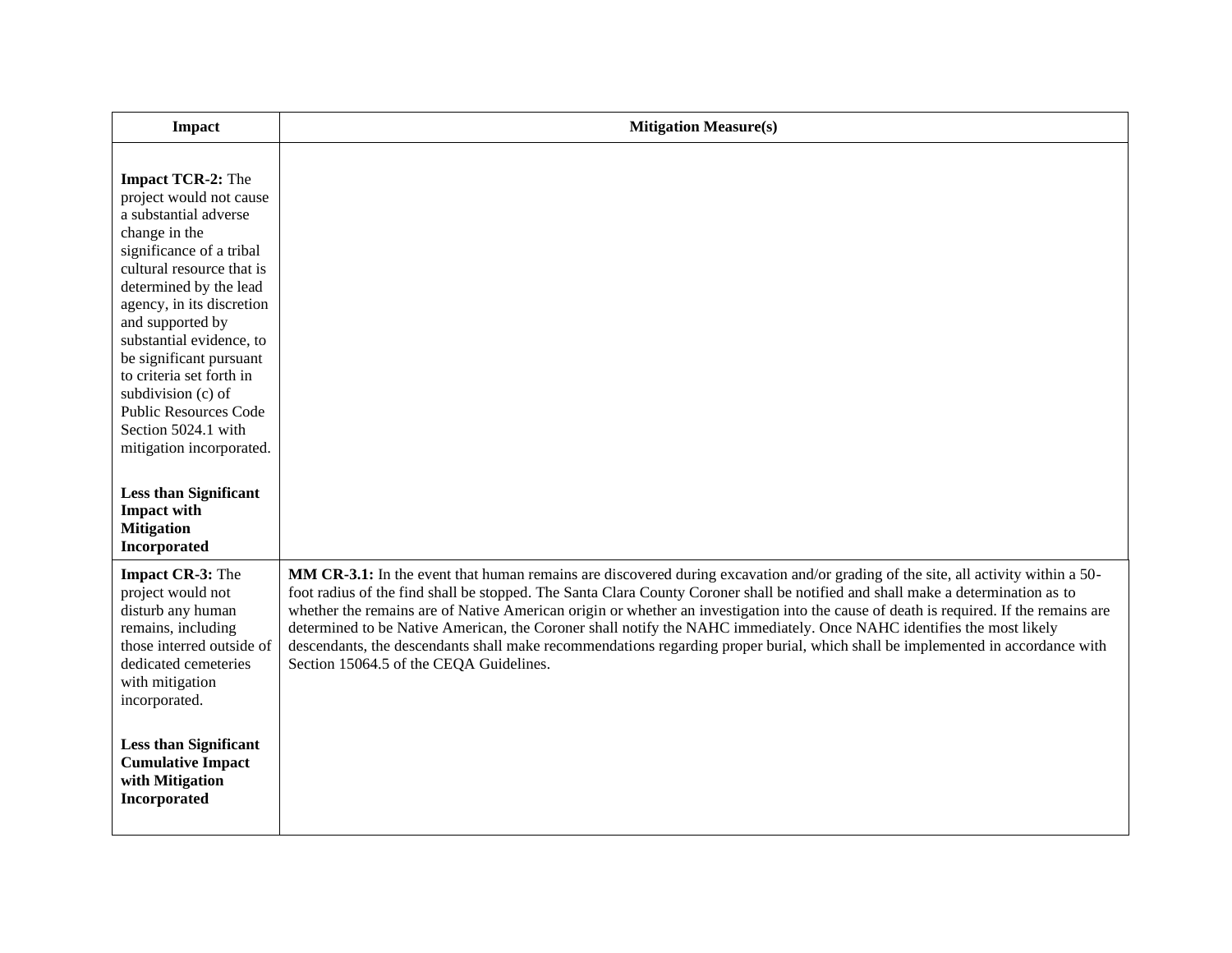| <b>Impact</b>                                                                                                                                                                                          | <b>Mitigation Measure(s)</b>                                                                                                                                                                                                                                                                                                                                                                                                                                                                                                                                                                                                                                                                                                                                                                                                                                                                                                                                                                                                                                                           |
|--------------------------------------------------------------------------------------------------------------------------------------------------------------------------------------------------------|----------------------------------------------------------------------------------------------------------------------------------------------------------------------------------------------------------------------------------------------------------------------------------------------------------------------------------------------------------------------------------------------------------------------------------------------------------------------------------------------------------------------------------------------------------------------------------------------------------------------------------------------------------------------------------------------------------------------------------------------------------------------------------------------------------------------------------------------------------------------------------------------------------------------------------------------------------------------------------------------------------------------------------------------------------------------------------------|
| <b>GEOLOGY AND SOILS</b>                                                                                                                                                                               |                                                                                                                                                                                                                                                                                                                                                                                                                                                                                                                                                                                                                                                                                                                                                                                                                                                                                                                                                                                                                                                                                        |
| <b>Impact GEO-6:</b> The<br>project would not<br>directly or indirectly<br>destroy a unique<br>paleontological<br>resource or site or<br>unique geological<br>feature with mitigation<br>incorporated. | MM GEO-6.1: Should a unique paleontological resource or site or unique geological feature be identified at the project site during<br>any phase of construction, all ground disturbing activities within 25 feet shall cease and the Sunnyvale Community Development<br>Director notified immediately. A qualified paleontologist shall evaluate the find and prescribe measures to preserve the find. Work<br>may proceed on other parts of the project site while measures to preserve the paleontological resources or geologic features are<br>implemented. One such measure would be a buffer that would be established by the qualified paleontologist. This buffer would<br>preserve the area immediately surrounding the discovered resource while allowing work to happen beyond the buffer. Upon<br>completion of the paleontological assessment, a report shall be submitted to the City and, if paleontological materials are recovered,<br>a paleontological repository, such as the University of California Museum of Paleontology shall also be submitted to the City. |
| <b>Less than Significant</b><br><b>Impact with</b><br><b>Mitigation</b><br>Incorporated                                                                                                                |                                                                                                                                                                                                                                                                                                                                                                                                                                                                                                                                                                                                                                                                                                                                                                                                                                                                                                                                                                                                                                                                                        |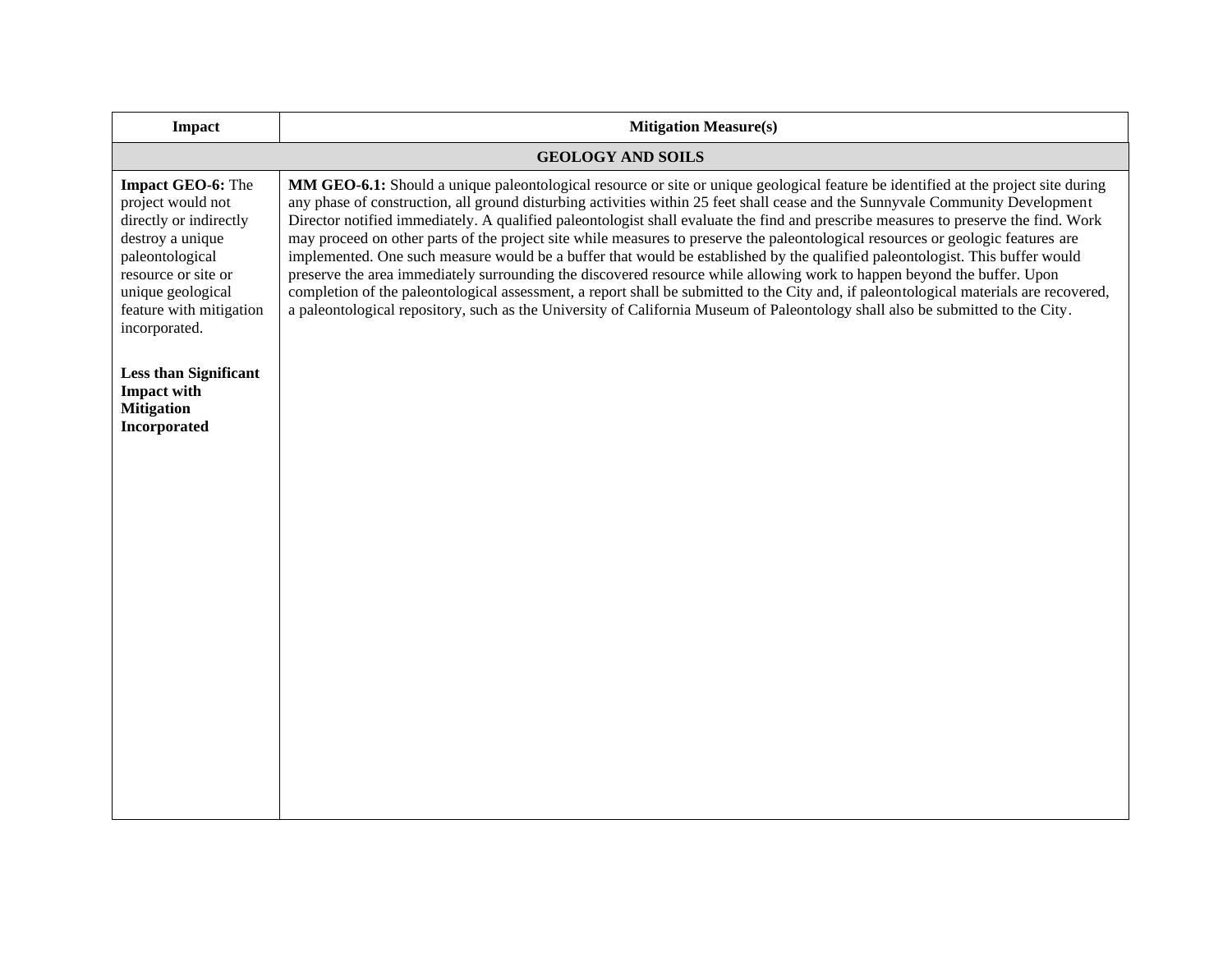| <b>Impact</b>                                                                                                                                                                                                                                                                                                                                                                                   | <b>Mitigation Measure(s)</b>                                                                                                                                                                                                                                                                                                                                                                                                                                                                                                                                                                                                                                                                                                                                                                                                                                  |  |
|-------------------------------------------------------------------------------------------------------------------------------------------------------------------------------------------------------------------------------------------------------------------------------------------------------------------------------------------------------------------------------------------------|---------------------------------------------------------------------------------------------------------------------------------------------------------------------------------------------------------------------------------------------------------------------------------------------------------------------------------------------------------------------------------------------------------------------------------------------------------------------------------------------------------------------------------------------------------------------------------------------------------------------------------------------------------------------------------------------------------------------------------------------------------------------------------------------------------------------------------------------------------------|--|
|                                                                                                                                                                                                                                                                                                                                                                                                 | HAZARDS AND HAZARDOUS MATERIALS                                                                                                                                                                                                                                                                                                                                                                                                                                                                                                                                                                                                                                                                                                                                                                                                                               |  |
| <b>Impact HAZ-2:</b> The<br>project would not create<br>a significant hazard to<br>the public or the<br>environment through<br>reasonably foreseeable<br>upset or accident<br>conditions involving<br>the release of hazardous<br>materials into the<br>environment with<br>mitigation incorporated.<br><b>Less than Significant</b><br><b>Impact with</b><br><b>Mitigation</b><br>Incorporated | MM HAZ-2.1: A Site Management Plan (SMP) and Health Safety Plan (HSP) shall be prepared and implemented for construction-<br>related earthwork activities under the proposed project. The purpose of the SMP and HSP is to establish appropriate management<br>practices for handling impacted soil or other materials that may potentially be encountered during construction activities. The SMP<br>shall provide the protocols for accepting imported fill materials and protocols for sampling of in-place soil to facilitate profiling of<br>the soil for appropriate off-site disposal or reuse.                                                                                                                                                                                                                                                        |  |
|                                                                                                                                                                                                                                                                                                                                                                                                 | To evaluate potential impacts associated with prior agricultural use, the soil profiling shall include (but not be limited to) the<br>collection of shallow soil samples (upper one-foot) and analyses for agricultural pesticide chemicals (i.e., arsenic and chlorinated<br>pesticides and herbicides).                                                                                                                                                                                                                                                                                                                                                                                                                                                                                                                                                     |  |
|                                                                                                                                                                                                                                                                                                                                                                                                 | If there are no contaminants identified that exceed applicable screening levels published by the RWQCB, DTSC and/or EPA, the<br>SMP does not need to be submitted to an oversight agency and only submitted to the City prior to construction earthwork activities.<br>If contaminants are identified at concentrations exceeding applicable screening levels, the SMP and planned remedial measures shall<br>be reviewed and approved by an appropriate regulatory agency (i.e., RWQCB, DTSC or DEH), and the HSP and approved SMP<br>shall be submitted to the City prior to the issuance of a permit for grading and excavation.                                                                                                                                                                                                                           |  |
|                                                                                                                                                                                                                                                                                                                                                                                                 | MM HAZ-2.2: All hydraulic fluids within the elevator equipment shall be removed and properly disposed of prior to demolition.<br>During removal of the equipment with hydraulic fluids, contractors shall observe for staining and spilled oil. If stains and/or spills<br>are observed, an Environmental Professional shall be retained to collect soil samples for laboratory analysis in accordance with<br>commonly accepted environmental protocols. If contaminants are identified at concentrations exceeding applicable screening levels<br>published by the RWQCB, DTSC and/or EPA, appropriate mitigation measures shall be incorporated into the demolition permit.<br>Approval by an appropriate regulatory agency (i.e., RWQCB, DTSC or DEH) shall be obtained prior to conducting earthwork<br>activities in the vicinity of the impacted soil. |  |
|                                                                                                                                                                                                                                                                                                                                                                                                 | MM HAZ-2.3: Prior to the issuance of a demolition permit, an asbestos survey shall be completed for existing buildings on-site<br>prior to demolition in accordance with the National Emissions Standards for Hazardous Air Pollutants (NESHAP) guidelines.<br>NESHAP guidelines require the removal of potentially friable ACMs prior to building demolition or renovation that may disturb the<br>ACM.                                                                                                                                                                                                                                                                                                                                                                                                                                                      |  |
|                                                                                                                                                                                                                                                                                                                                                                                                 | MM HAZ-2.4: Prior to the issuance of a demolition permit, a lead-based paint survey shall be completed for the existing buildings<br>on-site in accordance with the Cal/OSHA guidelines. If lead-based paint is bonded to the building materials, the removal of lead-<br>based paint is not required. If the lead-based paint is flaking, peeling, or blistering, it shall be removed prior to demolition. In either<br>case, applicable OSHA regulations shall be followed; these include requirements for worker training and air monitoring and dust<br>control. Any debris containing lead shall be disposed appropriately.                                                                                                                                                                                                                              |  |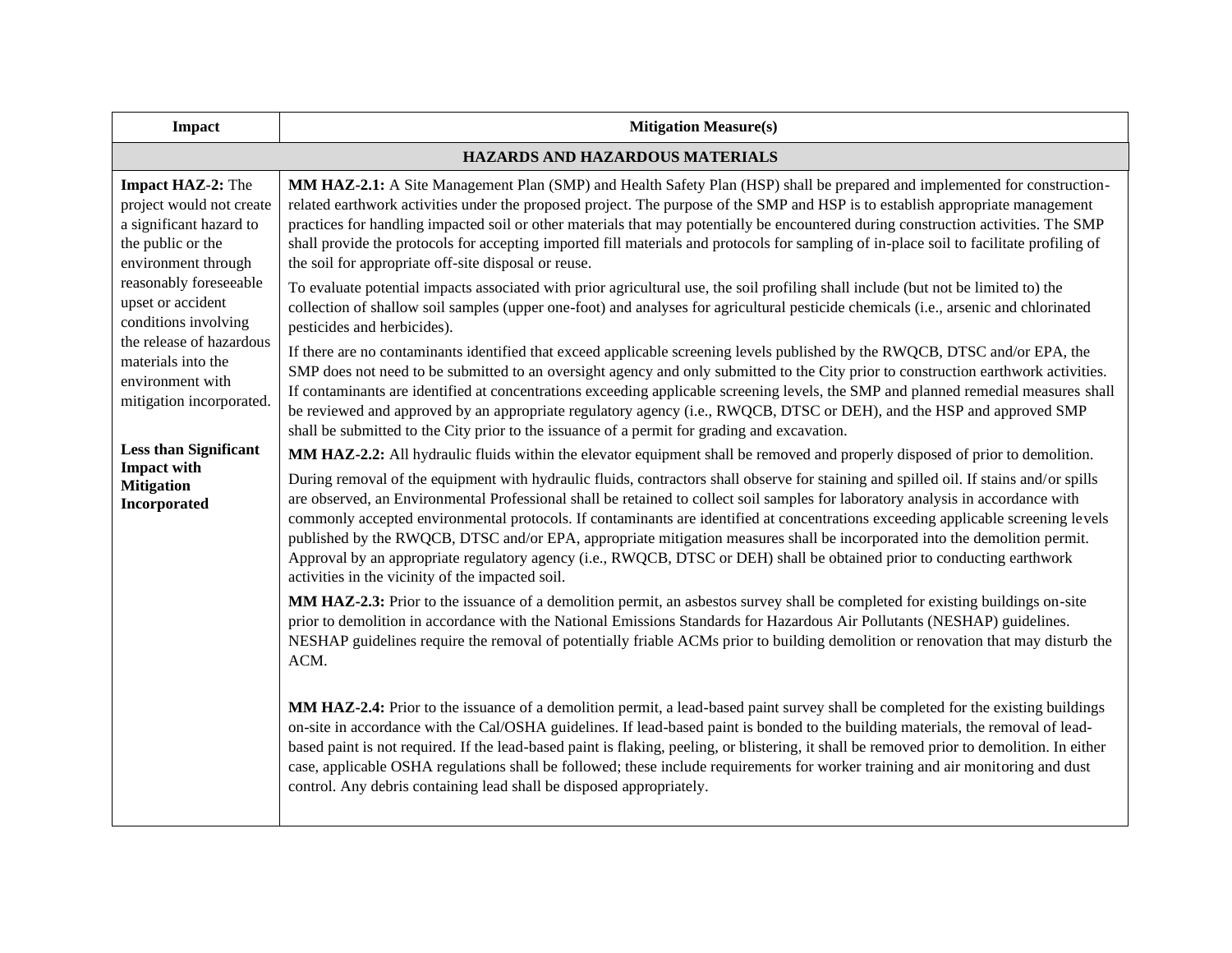| <b>Impact</b>                                                                                                                                                                                                                                                                                                                                                                                                                                                      | <b>Mitigation Measure(s)</b>                                                                                                                                                                                                                                                                                                                                                                                                                                                                                                                                                                                                                                                                                                                                                                                                                                                                                                                                                                                                                                                                                                                                                                                                                                                                                                                                                                                                                                                                                                                                                                                                                                                                                                                                                                                                                                                                                                                                                                                                                                                                                                                                                                                                                                                                                                                                                                                                             |  |
|--------------------------------------------------------------------------------------------------------------------------------------------------------------------------------------------------------------------------------------------------------------------------------------------------------------------------------------------------------------------------------------------------------------------------------------------------------------------|------------------------------------------------------------------------------------------------------------------------------------------------------------------------------------------------------------------------------------------------------------------------------------------------------------------------------------------------------------------------------------------------------------------------------------------------------------------------------------------------------------------------------------------------------------------------------------------------------------------------------------------------------------------------------------------------------------------------------------------------------------------------------------------------------------------------------------------------------------------------------------------------------------------------------------------------------------------------------------------------------------------------------------------------------------------------------------------------------------------------------------------------------------------------------------------------------------------------------------------------------------------------------------------------------------------------------------------------------------------------------------------------------------------------------------------------------------------------------------------------------------------------------------------------------------------------------------------------------------------------------------------------------------------------------------------------------------------------------------------------------------------------------------------------------------------------------------------------------------------------------------------------------------------------------------------------------------------------------------------------------------------------------------------------------------------------------------------------------------------------------------------------------------------------------------------------------------------------------------------------------------------------------------------------------------------------------------------------------------------------------------------------------------------------------------------|--|
| <b>NOISE AND VIBRATION</b>                                                                                                                                                                                                                                                                                                                                                                                                                                         |                                                                                                                                                                                                                                                                                                                                                                                                                                                                                                                                                                                                                                                                                                                                                                                                                                                                                                                                                                                                                                                                                                                                                                                                                                                                                                                                                                                                                                                                                                                                                                                                                                                                                                                                                                                                                                                                                                                                                                                                                                                                                                                                                                                                                                                                                                                                                                                                                                          |  |
| <b>Impact NOI-1:</b> The<br>project would not result<br>in generation of a<br>substantial temporary<br>or permanent increase<br>in ambient noise levels<br>in the vicinity of the<br>project in excess of<br>standards established in<br>the local general plan or<br>noise ordinance, or<br>applicable standards of<br>other agencies with<br>mitigation incorporated.<br><b>Less than Significant</b><br><b>Impact with</b><br><b>Mitigation</b><br>Incorporated | MM NOI-1.1: Consistent with mitigation measure MM 3.6.3 of the 2017 LUTE EIR, the project shall employ site-specific noise<br>attenuation measures during construction to reduce the generation of construction noise and vibration. These measures shall be<br>included in a Noise Control Plan that shall be submitted for review and approval by the City prior to issuance of demolition permit.<br>Measures specified in the Noise Control Plan and implemented during construction shall include, at a minimum, the following noise<br>control strategies:<br>Equipment and trucks used for construction shall use the best available noise control techniques (e.g., improved mufflers,<br>$\bullet$<br>equipment redesign, use of intake silencers, ducts, engine enclosures, and acoustically attenuating shields or shrouds).<br>Impact tools (e.g., jackhammers, pavement breakers, and rock drills) used for construction shall be hydraulically or<br>electrically powered wherever possible to avoid noise associated with compressed air exhaust from pneumatically powered<br>tools.<br>Stationary noise sources shall be located as far from adjacent receptors as possible, and they shall be muffled and enclosed<br>within temporary sheds, incorporate insulation barriers, or include other measures.<br>Unnecessary idling of internal combustion engines should be strictly prohibited.<br>Construction staging areas shall be established at locations that will create the greatest distance between the construction-<br>related noise sources and noise-sensitive receptors nearest the project site during all project construction. Locate material<br>stockpiles, as well as maintenance/equipment staging and parking areas, as far as feasible as determined by the City, from<br>residential receptors.<br>Control noise from construction workers' radios to a point where they are not audible at existing residences bordering the<br>project site.<br>Where feasible, temporary power service from local utility companies shall be used instead of portable generators.<br>Locate cranes as far from adjoining noise-sensitive receptors as possible.<br>During final grading, substitute graders for bulldozers where feasible as determined by the City. Wheeled heavy equipment<br>$\bullet$<br>are quieter than track equipment and should be used where feasible, as determined by the City. |  |
| Impact NOI-2.1: The<br>project would not result<br>in generation of<br>excessive groundborne<br>vibration or<br>groundborne noise<br>levels with mitigation<br>incorporated.                                                                                                                                                                                                                                                                                       | MM NOI-2.1: The following additional vibration controls shall be implemented as part of the Noise Control Plan required by the<br>2017 LUTE EIR mitigation measure MM 3.6.3:                                                                                                                                                                                                                                                                                                                                                                                                                                                                                                                                                                                                                                                                                                                                                                                                                                                                                                                                                                                                                                                                                                                                                                                                                                                                                                                                                                                                                                                                                                                                                                                                                                                                                                                                                                                                                                                                                                                                                                                                                                                                                                                                                                                                                                                             |  |
|                                                                                                                                                                                                                                                                                                                                                                                                                                                                    | Comply with the construction noise ordinance to limit hours of exposure. The City's Municipal Code allows construction<br>activities between the hours 7:00 AM and 6:00 PM on weekdays and between 8:00 AM and 5:00 PM on Saturdays.<br>Construction activity is not permitted on Sundays or federal holidays when the City offices are closed.<br>Prohibit the use of heavy vibration-generating construction equipment within 25 feet of residences. Use a smaller vibratory<br>roller, such as the Caterpillar model CP433E vibratory compactor, when compacting materials within 25 feet of residences<br>adjoining the site.                                                                                                                                                                                                                                                                                                                                                                                                                                                                                                                                                                                                                                                                                                                                                                                                                                                                                                                                                                                                                                                                                                                                                                                                                                                                                                                                                                                                                                                                                                                                                                                                                                                                                                                                                                                                        |  |